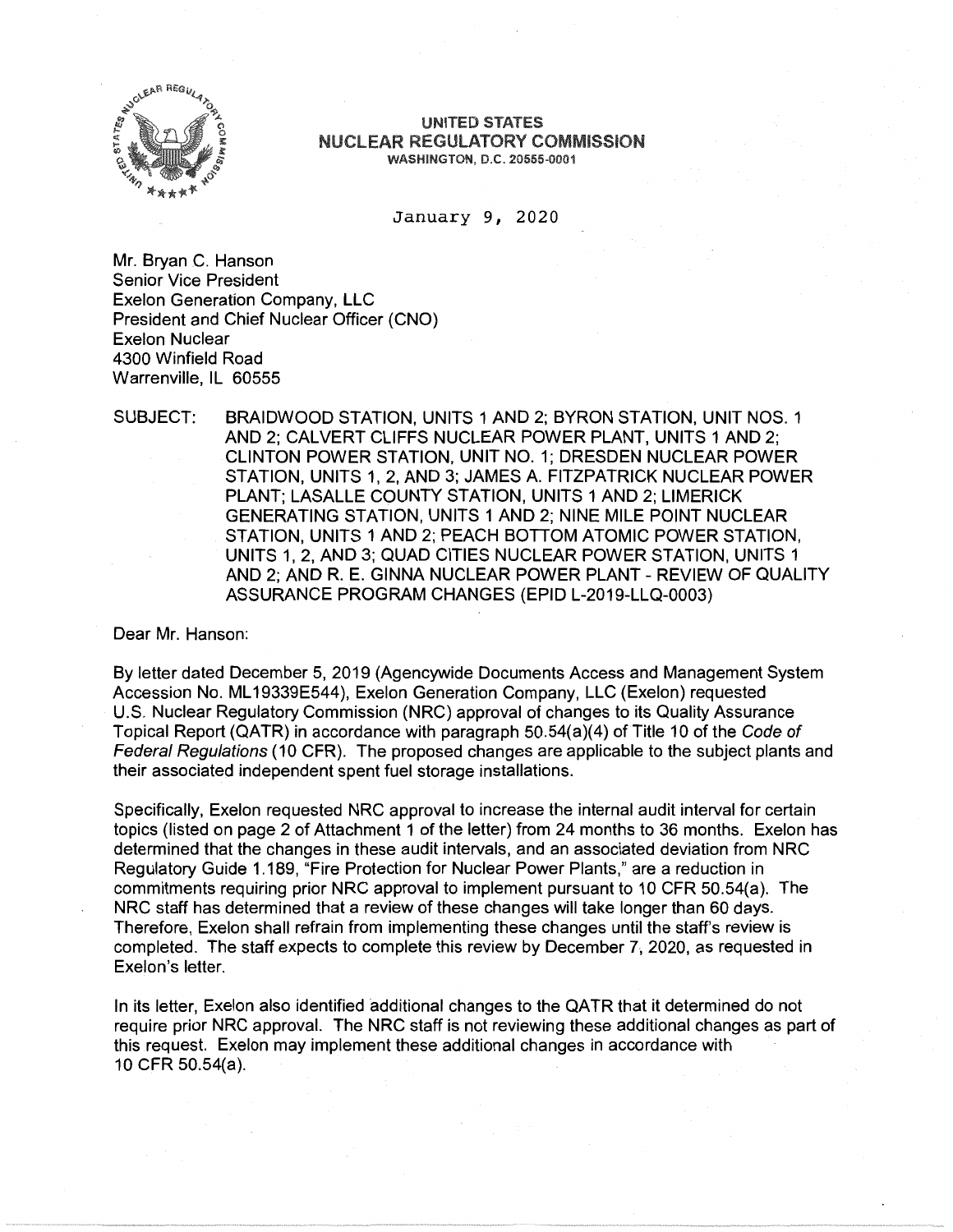If you have any questions, please contact me at (301) 415-1380.

Sincerely,

Mrs  $f \sim$ 

Blake Purnell, Project Manager Plant Licensing Branch III Division of Operating Reactor Licensing Office of Nuclear Reactor Regulation

Docket Nos. STN 50-456, STN 50-457, 72-73, STN 50-454, STN 50-455, 72-68, 50-317, 50-318, 72-8, 50-461, 72-1046, 50-010, 50-237, 50-249, 72-37, 50-333, 72-12, 50-373, 50-374, 72-70, 50-352, 50-353, 72-65, 50-220, 50-410, 72-1036, 50-171, 50-277, 50-278, 72-29, 50-254, 50-265, 72-53, 50-244, and 72-67

cc: Listserv